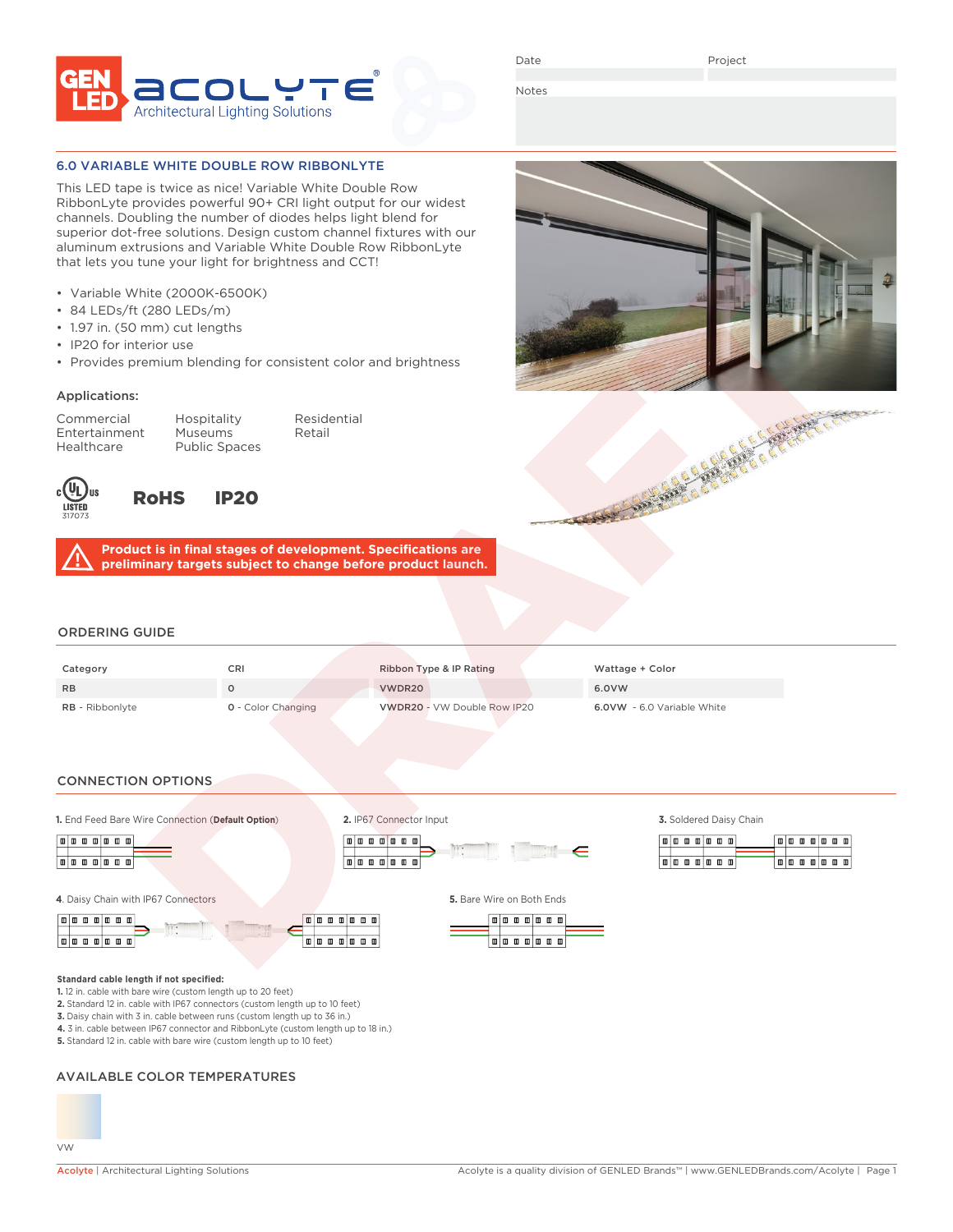

## SPECIFICATIONS / DIAGRAM / USAGE GUIDELINES

|                                                             | 6.0 VARIABLE WHITE DOUBLE ROW RIBBONLYTE                                                                                                                                                                         |
|-------------------------------------------------------------|------------------------------------------------------------------------------------------------------------------------------------------------------------------------------------------------------------------|
| <b>Operating Voltage</b>                                    | 24 V                                                                                                                                                                                                             |
| <b>Power Consumption</b>                                    | 6.3 W/ft (20.6 W/m)                                                                                                                                                                                              |
| Current (mA) - 24V                                          | 261.9 mA/ft (858.8 mA/m)                                                                                                                                                                                         |
| <b>LED Pitch</b>                                            | 84 LEDs/ft (280 LEDs/m)                                                                                                                                                                                          |
| <b>Protection Rating</b>                                    | IP20                                                                                                                                                                                                             |
| Dimming/Control                                             | DMX / 0-10V with Dimming Module                                                                                                                                                                                  |
| <b>Operating Temperature</b>                                | -22° F to 140° F (-30° C to 60° C)                                                                                                                                                                               |
| <b>Color Temperatures</b>                                   | 2000K - 6500K                                                                                                                                                                                                    |
| MacAdam Ellipses (SDCM)                                     | 2-Step Binning                                                                                                                                                                                                   |
| Maximum Light Output                                        | 492 lm/ft (1612 lm/m) all LEDs on                                                                                                                                                                                |
| <b>Binning Tolerance</b>                                    | $+/- 100K$                                                                                                                                                                                                       |
| <b>LED Beam Angle</b>                                       | 120°                                                                                                                                                                                                             |
| Lamp Life                                                   | 43,000 hrs L70 @ 131° F (55° C)                                                                                                                                                                                  |
| Cuttable Length                                             | 1.97 in. (50mm)                                                                                                                                                                                                  |
| Lumens/Watt                                                 | 78.1 lm/W                                                                                                                                                                                                        |
| <b>Constant Voltage</b>                                     | $\checkmark$                                                                                                                                                                                                     |
| Cable Length                                                | 12 in (30.5 cm)                                                                                                                                                                                                  |
| Certifications                                              | UL 2108 Issued: 2016/06/17 Ed: 1 Rev: 2021/10/16 Low Voltage Lighting Systems.<br>CSA C22.2 No. 250.0, General Requirements for Luminaires.<br>ROHS compliant UL 2108.                                           |
|                                                             |                                                                                                                                                                                                                  |
| <b>24V DIMENSIONS</b><br><b>Top View</b>                    | <b>Side View</b><br><b>Dimensions</b>                                                                                                                                                                            |
| $\blacksquare$<br>▥<br>IP <sub>20</sub><br>$\Box$<br>$\Box$ | $\Box$<br>$\mathbf{m}$<br>$\Box$ $\Box$<br>$\Box$<br>Width 0.87 in. (22 mm)<br>Max Length XXX ft X in. (X m)<br>$\Box$<br>$\Box$<br>Ш<br>ID.<br>◫<br>Height 0.09 in (2.3 mm)<br>CUTTABLE EVERY: 1.97 in. (50 mm) |
|                                                             | VARIABLE WHITE DIMMING MODULE (Part #: VWDIMMOD) - COMPATIBLE WITH 6.0 VARIABLE WHITE DOUBLE ROW RIBBONLYTE<br>1 dimming module required per 30 ft (9.1 m)                                                       |

#### USAGE GUIDELINES

- When installing this product take into account the surface temperature of the material this product is mounted to. Many building surfaces which are exposed to direct sunlight exceed the 140 °F (60 °C) maximum that our product is rated for. High risk locations like this should be avoided.
- Please refer to our RibbonLyte Proper Use Guide in our *Application Guide* for more information. Available for download at www.GENLEDBrands.com/Acolyte.
- Compatible with a wide variety of control products including the entire line of Lutron dimming systems.
- For use with Acolyte drivers, 0-10V dimming modules and interface controllers (DMXINF models).
- Use with non-Acolyte supplied drivers is not supported or warrantied.
- Due to the nature of the product, RibbonLyte cuttable lengths are generally longer or shorter than the customer requested length. Unless specified, RibbonLyte is factory cut at the shorter cuttable point.
- We reserve the right to make changes to product lineup, specifications, design and finishes at any time without notice.

Acolyte does not warrant or represent that the information is free from errors or omission. The information may change without notice and Acolyte is not in any way liable for the accuracy of any information printed and stored or in any way interpreted or used.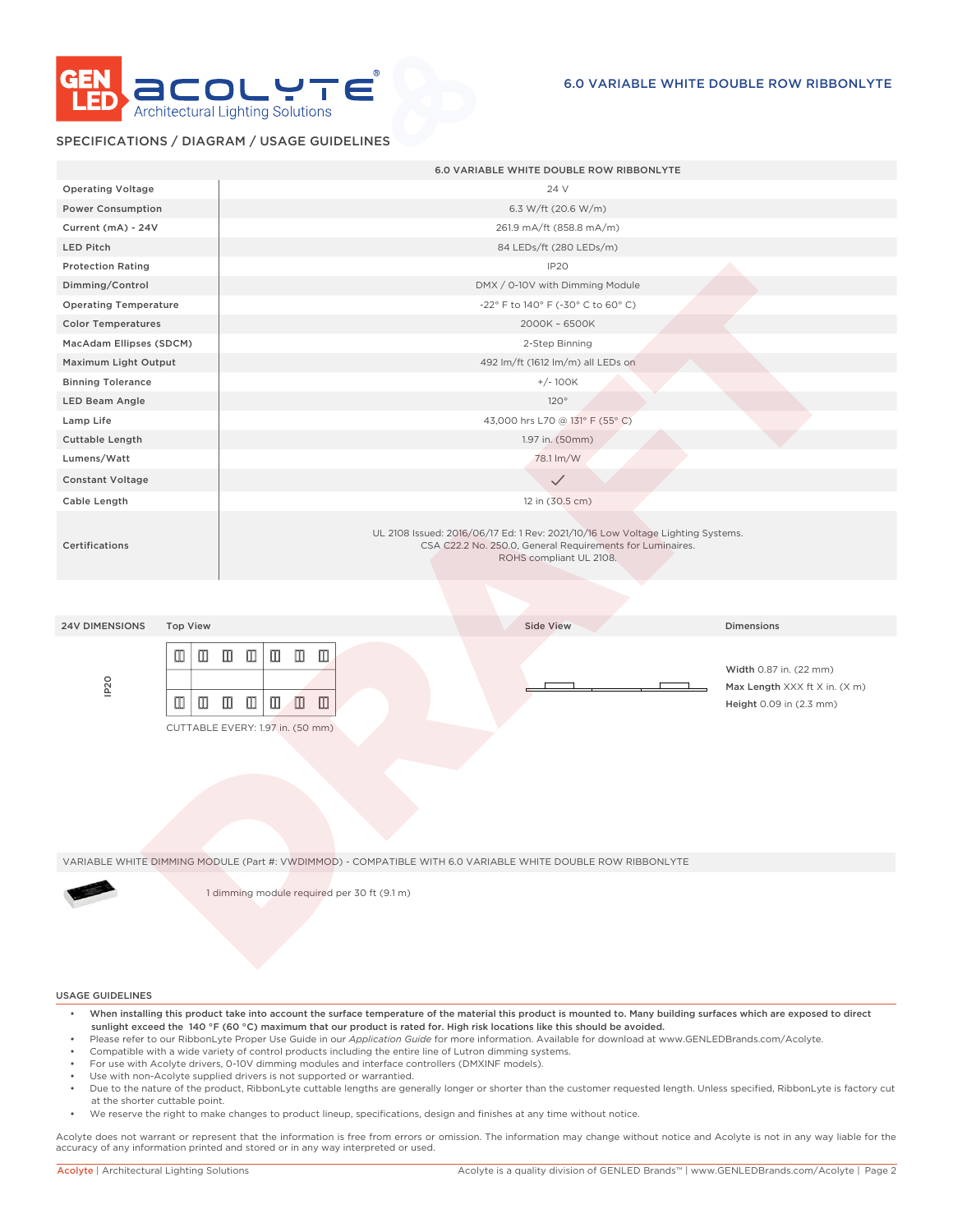

## CHANNEL COMPATIBILITY / CHANNEL OPTIONS

| LENS OPTIONS: C - Clear F - Frosted K - Black M - Milky NP - Narrow Prismatic WP - Wide Prismatic RM - Round Milky SM - Square Milky<br>AC1<br>AC <sub>2</sub><br>AC3<br>AC14<br>AS13<br>AS28<br>AS30<br>AS53<br>RM, SM<br>M, NP, WP<br>C, M, K, RM, SM<br>M, NP, WP<br>RECESSED CHANNELS<br>LENS OPTIONS: C - Clear F - Frosted K - Black M - Milky NP - Narrow Prismatic WP - Wide Prismatic RM - Round Milky SM - Square Milky<br>AR25<br>AR25<br>AR30<br>AR33<br>SC4<br>SC5<br>M, K, RM, SM<br>M, K, RM, SM<br>C, M, K, RM, SM<br>C, M, K, RM, SM<br>M, NP, WP<br>AR33<br>AS1<br>AS <sub>2</sub><br>AS3<br>AS6<br>AS10<br>AS12<br>AS13<br>$\checkmark$<br>AS14<br>AS16<br>AS20G<br>AS23<br>AS28<br>AS30<br>AS53<br>AT4<br>AT5<br>AT11<br>AW10<br>AW12<br>AW14<br>AW35<br>AW38<br>AW40<br><b>B1</b><br><b>B2</b><br>C <sub>22</sub><br>GL1<br>GL <sub>2</sub><br>ROUND<br>ROUND12<br>ROUND20<br>SC1<br>SC <sub>2</sub><br>SC3<br>SC4<br>SC <sub>5</sub><br>SC6<br>SC-CORNER1<br>SC-CORNER2<br><b>DISCLAIMER</b><br><b>ST10</b><br>W31<br>When installing this product take into account the surface temperature of the material this product is mounted to. Many building surfaces which | CHANNEL         | <b>IP20</b> | SURFACE MOUNTED CHANNELS                                                                                                                         |
|---------------------------------------------------------------------------------------------------------------------------------------------------------------------------------------------------------------------------------------------------------------------------------------------------------------------------------------------------------------------------------------------------------------------------------------------------------------------------------------------------------------------------------------------------------------------------------------------------------------------------------------------------------------------------------------------------------------------------------------------------------------------------------------------------------------------------------------------------------------------------------------------------------------------------------------------------------------------------------------------------------------------------------------------------------------------------------------------------------------------------------------------------------------------------------------------|-----------------|-------------|--------------------------------------------------------------------------------------------------------------------------------------------------|
|                                                                                                                                                                                                                                                                                                                                                                                                                                                                                                                                                                                                                                                                                                                                                                                                                                                                                                                                                                                                                                                                                                                                                                                             |                 |             |                                                                                                                                                  |
|                                                                                                                                                                                                                                                                                                                                                                                                                                                                                                                                                                                                                                                                                                                                                                                                                                                                                                                                                                                                                                                                                                                                                                                             |                 |             |                                                                                                                                                  |
|                                                                                                                                                                                                                                                                                                                                                                                                                                                                                                                                                                                                                                                                                                                                                                                                                                                                                                                                                                                                                                                                                                                                                                                             |                 |             |                                                                                                                                                  |
|                                                                                                                                                                                                                                                                                                                                                                                                                                                                                                                                                                                                                                                                                                                                                                                                                                                                                                                                                                                                                                                                                                                                                                                             | AC4             |             |                                                                                                                                                  |
|                                                                                                                                                                                                                                                                                                                                                                                                                                                                                                                                                                                                                                                                                                                                                                                                                                                                                                                                                                                                                                                                                                                                                                                             | AC5             |             |                                                                                                                                                  |
|                                                                                                                                                                                                                                                                                                                                                                                                                                                                                                                                                                                                                                                                                                                                                                                                                                                                                                                                                                                                                                                                                                                                                                                             |                 |             |                                                                                                                                                  |
|                                                                                                                                                                                                                                                                                                                                                                                                                                                                                                                                                                                                                                                                                                                                                                                                                                                                                                                                                                                                                                                                                                                                                                                             | AP1             |             |                                                                                                                                                  |
|                                                                                                                                                                                                                                                                                                                                                                                                                                                                                                                                                                                                                                                                                                                                                                                                                                                                                                                                                                                                                                                                                                                                                                                             | AR1             |             |                                                                                                                                                  |
|                                                                                                                                                                                                                                                                                                                                                                                                                                                                                                                                                                                                                                                                                                                                                                                                                                                                                                                                                                                                                                                                                                                                                                                             | AR <sub>2</sub> |             |                                                                                                                                                  |
|                                                                                                                                                                                                                                                                                                                                                                                                                                                                                                                                                                                                                                                                                                                                                                                                                                                                                                                                                                                                                                                                                                                                                                                             | AR3             |             |                                                                                                                                                  |
|                                                                                                                                                                                                                                                                                                                                                                                                                                                                                                                                                                                                                                                                                                                                                                                                                                                                                                                                                                                                                                                                                                                                                                                             | AR5             |             |                                                                                                                                                  |
|                                                                                                                                                                                                                                                                                                                                                                                                                                                                                                                                                                                                                                                                                                                                                                                                                                                                                                                                                                                                                                                                                                                                                                                             | AR8             |             |                                                                                                                                                  |
|                                                                                                                                                                                                                                                                                                                                                                                                                                                                                                                                                                                                                                                                                                                                                                                                                                                                                                                                                                                                                                                                                                                                                                                             | AR10            |             |                                                                                                                                                  |
|                                                                                                                                                                                                                                                                                                                                                                                                                                                                                                                                                                                                                                                                                                                                                                                                                                                                                                                                                                                                                                                                                                                                                                                             | AR14            |             |                                                                                                                                                  |
|                                                                                                                                                                                                                                                                                                                                                                                                                                                                                                                                                                                                                                                                                                                                                                                                                                                                                                                                                                                                                                                                                                                                                                                             | AR16            |             |                                                                                                                                                  |
|                                                                                                                                                                                                                                                                                                                                                                                                                                                                                                                                                                                                                                                                                                                                                                                                                                                                                                                                                                                                                                                                                                                                                                                             | AR20            |             |                                                                                                                                                  |
|                                                                                                                                                                                                                                                                                                                                                                                                                                                                                                                                                                                                                                                                                                                                                                                                                                                                                                                                                                                                                                                                                                                                                                                             | AR23            |             |                                                                                                                                                  |
|                                                                                                                                                                                                                                                                                                                                                                                                                                                                                                                                                                                                                                                                                                                                                                                                                                                                                                                                                                                                                                                                                                                                                                                             |                 |             |                                                                                                                                                  |
|                                                                                                                                                                                                                                                                                                                                                                                                                                                                                                                                                                                                                                                                                                                                                                                                                                                                                                                                                                                                                                                                                                                                                                                             | AR30            |             |                                                                                                                                                  |
|                                                                                                                                                                                                                                                                                                                                                                                                                                                                                                                                                                                                                                                                                                                                                                                                                                                                                                                                                                                                                                                                                                                                                                                             |                 |             |                                                                                                                                                  |
|                                                                                                                                                                                                                                                                                                                                                                                                                                                                                                                                                                                                                                                                                                                                                                                                                                                                                                                                                                                                                                                                                                                                                                                             |                 |             |                                                                                                                                                  |
|                                                                                                                                                                                                                                                                                                                                                                                                                                                                                                                                                                                                                                                                                                                                                                                                                                                                                                                                                                                                                                                                                                                                                                                             |                 |             |                                                                                                                                                  |
|                                                                                                                                                                                                                                                                                                                                                                                                                                                                                                                                                                                                                                                                                                                                                                                                                                                                                                                                                                                                                                                                                                                                                                                             |                 |             |                                                                                                                                                  |
|                                                                                                                                                                                                                                                                                                                                                                                                                                                                                                                                                                                                                                                                                                                                                                                                                                                                                                                                                                                                                                                                                                                                                                                             |                 |             |                                                                                                                                                  |
|                                                                                                                                                                                                                                                                                                                                                                                                                                                                                                                                                                                                                                                                                                                                                                                                                                                                                                                                                                                                                                                                                                                                                                                             |                 |             |                                                                                                                                                  |
|                                                                                                                                                                                                                                                                                                                                                                                                                                                                                                                                                                                                                                                                                                                                                                                                                                                                                                                                                                                                                                                                                                                                                                                             |                 |             |                                                                                                                                                  |
|                                                                                                                                                                                                                                                                                                                                                                                                                                                                                                                                                                                                                                                                                                                                                                                                                                                                                                                                                                                                                                                                                                                                                                                             |                 |             |                                                                                                                                                  |
|                                                                                                                                                                                                                                                                                                                                                                                                                                                                                                                                                                                                                                                                                                                                                                                                                                                                                                                                                                                                                                                                                                                                                                                             |                 |             |                                                                                                                                                  |
|                                                                                                                                                                                                                                                                                                                                                                                                                                                                                                                                                                                                                                                                                                                                                                                                                                                                                                                                                                                                                                                                                                                                                                                             |                 |             |                                                                                                                                                  |
|                                                                                                                                                                                                                                                                                                                                                                                                                                                                                                                                                                                                                                                                                                                                                                                                                                                                                                                                                                                                                                                                                                                                                                                             |                 |             |                                                                                                                                                  |
|                                                                                                                                                                                                                                                                                                                                                                                                                                                                                                                                                                                                                                                                                                                                                                                                                                                                                                                                                                                                                                                                                                                                                                                             |                 |             |                                                                                                                                                  |
|                                                                                                                                                                                                                                                                                                                                                                                                                                                                                                                                                                                                                                                                                                                                                                                                                                                                                                                                                                                                                                                                                                                                                                                             |                 |             |                                                                                                                                                  |
|                                                                                                                                                                                                                                                                                                                                                                                                                                                                                                                                                                                                                                                                                                                                                                                                                                                                                                                                                                                                                                                                                                                                                                                             |                 |             |                                                                                                                                                  |
|                                                                                                                                                                                                                                                                                                                                                                                                                                                                                                                                                                                                                                                                                                                                                                                                                                                                                                                                                                                                                                                                                                                                                                                             |                 |             |                                                                                                                                                  |
|                                                                                                                                                                                                                                                                                                                                                                                                                                                                                                                                                                                                                                                                                                                                                                                                                                                                                                                                                                                                                                                                                                                                                                                             |                 |             |                                                                                                                                                  |
|                                                                                                                                                                                                                                                                                                                                                                                                                                                                                                                                                                                                                                                                                                                                                                                                                                                                                                                                                                                                                                                                                                                                                                                             |                 |             |                                                                                                                                                  |
|                                                                                                                                                                                                                                                                                                                                                                                                                                                                                                                                                                                                                                                                                                                                                                                                                                                                                                                                                                                                                                                                                                                                                                                             |                 |             |                                                                                                                                                  |
|                                                                                                                                                                                                                                                                                                                                                                                                                                                                                                                                                                                                                                                                                                                                                                                                                                                                                                                                                                                                                                                                                                                                                                                             |                 |             |                                                                                                                                                  |
|                                                                                                                                                                                                                                                                                                                                                                                                                                                                                                                                                                                                                                                                                                                                                                                                                                                                                                                                                                                                                                                                                                                                                                                             |                 |             |                                                                                                                                                  |
|                                                                                                                                                                                                                                                                                                                                                                                                                                                                                                                                                                                                                                                                                                                                                                                                                                                                                                                                                                                                                                                                                                                                                                                             |                 |             |                                                                                                                                                  |
|                                                                                                                                                                                                                                                                                                                                                                                                                                                                                                                                                                                                                                                                                                                                                                                                                                                                                                                                                                                                                                                                                                                                                                                             |                 |             |                                                                                                                                                  |
|                                                                                                                                                                                                                                                                                                                                                                                                                                                                                                                                                                                                                                                                                                                                                                                                                                                                                                                                                                                                                                                                                                                                                                                             |                 |             |                                                                                                                                                  |
|                                                                                                                                                                                                                                                                                                                                                                                                                                                                                                                                                                                                                                                                                                                                                                                                                                                                                                                                                                                                                                                                                                                                                                                             |                 |             |                                                                                                                                                  |
|                                                                                                                                                                                                                                                                                                                                                                                                                                                                                                                                                                                                                                                                                                                                                                                                                                                                                                                                                                                                                                                                                                                                                                                             |                 |             |                                                                                                                                                  |
|                                                                                                                                                                                                                                                                                                                                                                                                                                                                                                                                                                                                                                                                                                                                                                                                                                                                                                                                                                                                                                                                                                                                                                                             |                 |             |                                                                                                                                                  |
|                                                                                                                                                                                                                                                                                                                                                                                                                                                                                                                                                                                                                                                                                                                                                                                                                                                                                                                                                                                                                                                                                                                                                                                             |                 |             |                                                                                                                                                  |
|                                                                                                                                                                                                                                                                                                                                                                                                                                                                                                                                                                                                                                                                                                                                                                                                                                                                                                                                                                                                                                                                                                                                                                                             |                 |             |                                                                                                                                                  |
|                                                                                                                                                                                                                                                                                                                                                                                                                                                                                                                                                                                                                                                                                                                                                                                                                                                                                                                                                                                                                                                                                                                                                                                             |                 |             |                                                                                                                                                  |
|                                                                                                                                                                                                                                                                                                                                                                                                                                                                                                                                                                                                                                                                                                                                                                                                                                                                                                                                                                                                                                                                                                                                                                                             |                 |             |                                                                                                                                                  |
|                                                                                                                                                                                                                                                                                                                                                                                                                                                                                                                                                                                                                                                                                                                                                                                                                                                                                                                                                                                                                                                                                                                                                                                             |                 |             |                                                                                                                                                  |
|                                                                                                                                                                                                                                                                                                                                                                                                                                                                                                                                                                                                                                                                                                                                                                                                                                                                                                                                                                                                                                                                                                                                                                                             |                 |             |                                                                                                                                                  |
|                                                                                                                                                                                                                                                                                                                                                                                                                                                                                                                                                                                                                                                                                                                                                                                                                                                                                                                                                                                                                                                                                                                                                                                             |                 |             |                                                                                                                                                  |
|                                                                                                                                                                                                                                                                                                                                                                                                                                                                                                                                                                                                                                                                                                                                                                                                                                                                                                                                                                                                                                                                                                                                                                                             |                 |             |                                                                                                                                                  |
|                                                                                                                                                                                                                                                                                                                                                                                                                                                                                                                                                                                                                                                                                                                                                                                                                                                                                                                                                                                                                                                                                                                                                                                             |                 |             |                                                                                                                                                  |
|                                                                                                                                                                                                                                                                                                                                                                                                                                                                                                                                                                                                                                                                                                                                                                                                                                                                                                                                                                                                                                                                                                                                                                                             |                 |             |                                                                                                                                                  |
|                                                                                                                                                                                                                                                                                                                                                                                                                                                                                                                                                                                                                                                                                                                                                                                                                                                                                                                                                                                                                                                                                                                                                                                             |                 |             |                                                                                                                                                  |
|                                                                                                                                                                                                                                                                                                                                                                                                                                                                                                                                                                                                                                                                                                                                                                                                                                                                                                                                                                                                                                                                                                                                                                                             |                 |             |                                                                                                                                                  |
|                                                                                                                                                                                                                                                                                                                                                                                                                                                                                                                                                                                                                                                                                                                                                                                                                                                                                                                                                                                                                                                                                                                                                                                             |                 |             |                                                                                                                                                  |
|                                                                                                                                                                                                                                                                                                                                                                                                                                                                                                                                                                                                                                                                                                                                                                                                                                                                                                                                                                                                                                                                                                                                                                                             |                 |             |                                                                                                                                                  |
|                                                                                                                                                                                                                                                                                                                                                                                                                                                                                                                                                                                                                                                                                                                                                                                                                                                                                                                                                                                                                                                                                                                                                                                             |                 |             |                                                                                                                                                  |
|                                                                                                                                                                                                                                                                                                                                                                                                                                                                                                                                                                                                                                                                                                                                                                                                                                                                                                                                                                                                                                                                                                                                                                                             | <b>WH35</b>     |             | are exposed to direct sunlight exceed the 140 °F (60 °C) maximum that our product is rated for. High risk locations like this should be avoided. |